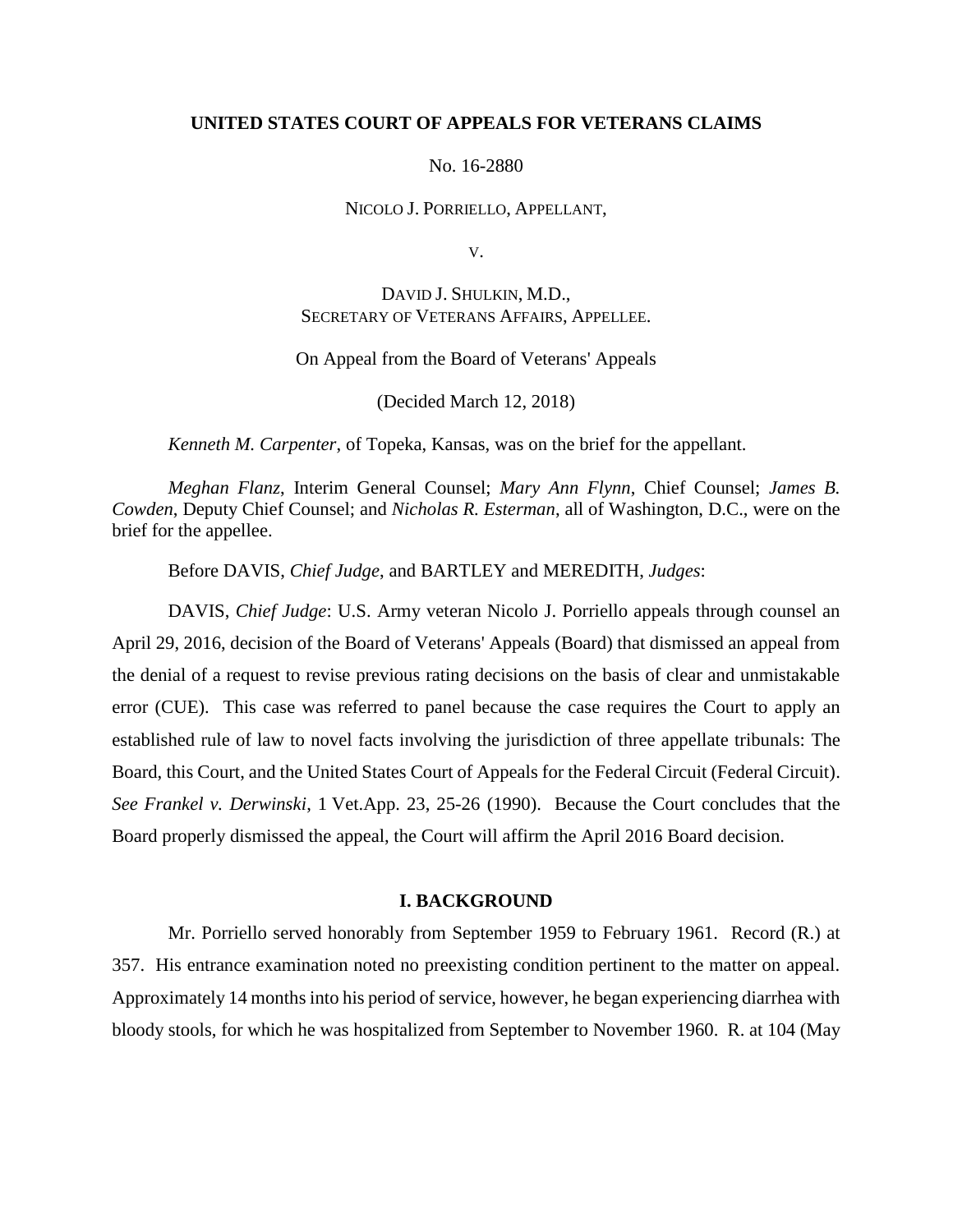2013 request for revision on the basis of  $CUE$ ).<sup>1</sup> Apparently during his hospital stay he recounted that before he enlisted a treating physician made a statement that he had "colitis." *Id.* The hospital discharge summary stated an impression of ulcerative colitis, but did not render a diagnosis. R. at 105. Mr. Porriello's condition markedly improved with treatment and he desired to continue his military career. *Id*.

A January 1961 Medical Board, however, conducted an examination that produced a diagnosis of ulcerative colitis. R. at 105. The report stated that the onset of the condition did not occur in the line of duty and that the condition preexisted service. R. at 145 (2008 Board decision). The Medical Board recommended separation from service, which was effected on February 3, 1961. R. at 90, 106.

On February 10, 1961, Mr. Porriello filed an application for service connection of his ulcerative colitis. R. at 533-34. This claim was denied in a March 1961 rating decision. R. at 478-79. The rating decision stated that Mr. Porriello "gave a history of having been under treatment for *ulcerative colitis* prior to service." R. at 479 (emphasis added). The rating decision denied the claim on the basis that the condition preexisted service and was not aggravated in service, asserting that the in-service symptoms were due to the natural progression of the condition. *Id.* The decision further asserted that, because the symptoms greatly improved with treatment, they did not constitute a permanent worsening of the preexisting condition. *Id.* 

A subsequent rating decision, in July 1961, continued to deny service connection. After Mr. Porriello submitted new evidence, the July 1961 decision continued the denial on essentially the same grounds as the March 1961 rating decision. R. at 473. This second rating decision discussed the new evidence, a statement of a private physician to the effect that, although Mr. Porriello's symptoms, including diarrhea, preceded enlistment, no diagnosis of ulcerative colitis was made at any time prior to the Medical Board report. *Id.* The rating decision further stated that the private physician opined that the condition would not have progressed to a disability but for Mr. Porriello's service experience. *Id.* Mr. Porriello did not perfect an appeal from the July 1961 rating decision and it became final. After undergoing surgery in October 1967 for his ulcerative colitis, Mr. Porriello again sought service connection, which was denied in a June 1968 rating decision. R. at 450. This decision stated that Mr. Porriello's condition in 1967 did not alter the

 $1$ . The primary documents describing the events recounted in these first two paragraphs are not in the record of proceedings. The facts stated are assembled from secondary documents and briefs; they are undisputed.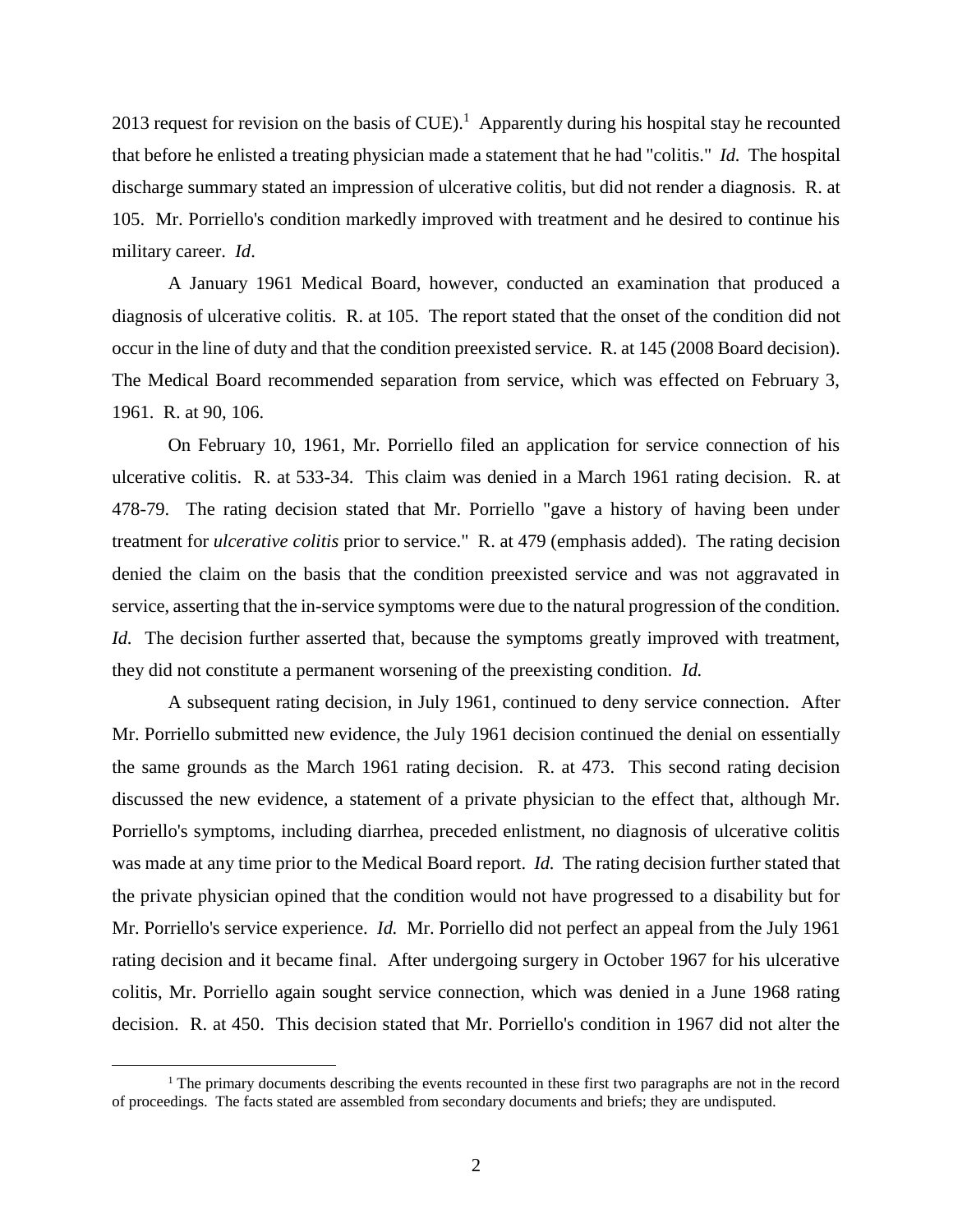basis for the previous denials and that these decisions could be challenged only on the basis of CUE. *Id.*

A January 2005 rating decision granted service connection for ulcerative colitis with ileostomy on the basis of a second letter from the private physician and a supportive VA medical opinion. R. at 369-71. The condition was rated 100% disabling with an effective date of June 4, 2004. R. at 369.

In February 2005, Mr. Porriello submitted a statement in support of claim that read, in relevant part: "I believe you erroneously denied my claim some 40 [years] ago. I feel that the effective date to when I first filed the claim should be established." R. at 349.

In an October 2005 letter, a representative of the Disabled American Veterans (DAV) characterized Mr. Porriello's February 2005 statement as a Notice of Disagreement (NOD), but withdrew on his behalf the purported appeal from the January 2005 rating decision. R. at 255. Instead, the letter stated that Mr. Porriello had asserted CUE in the June 1968 rating decision and asked that this issue be addressed. *Id.* This DAV letter did not mention the 1961 rating decisions or describe any particular theory of CUE. *See id.*

VA then issued a March 2006 rating decision stating that "[e]ntitlement to an earlier effective date of service connection for ulcerative colitis with ileostomy is not shown due to [CUE]." R. at 235. The rating decision addressed no specific theory of CUE, stating only that "[t]he original rating[s] of 03/08/1961 and 07/24/1961 denied you service connection using the evidence of record, VA laws and the rules then in effect." R. at 236. Mr. Porriello then filed an NOD to the March 2006 rating decision. R. at 214.

An April 2006 Statement of the Case (SOC) stated that Mr. Porriello had "provided no rationale to support this contention [of CUE]." R. at 182. The SOC noted that if a claimant fails to raise a theory of CUE with the necessary specificity there is no requirement to address the merits of the issue. R. at 183. Nevertheless, the SOC concluded that "[n]o [CUE] is shown in denials of service connection in 1961 and 1968." R. at 184.

Mr. Porriello formalized his appeal in April 2006. R. at 179-80. The Form 9 outlined no specific theory of CUE, but referenced documents reiterating that Mr. Porriello's entrance examination showed no evidence of colitis and asserted that emotional strain in service caused the onset of the ulcerative colitis. *Id.*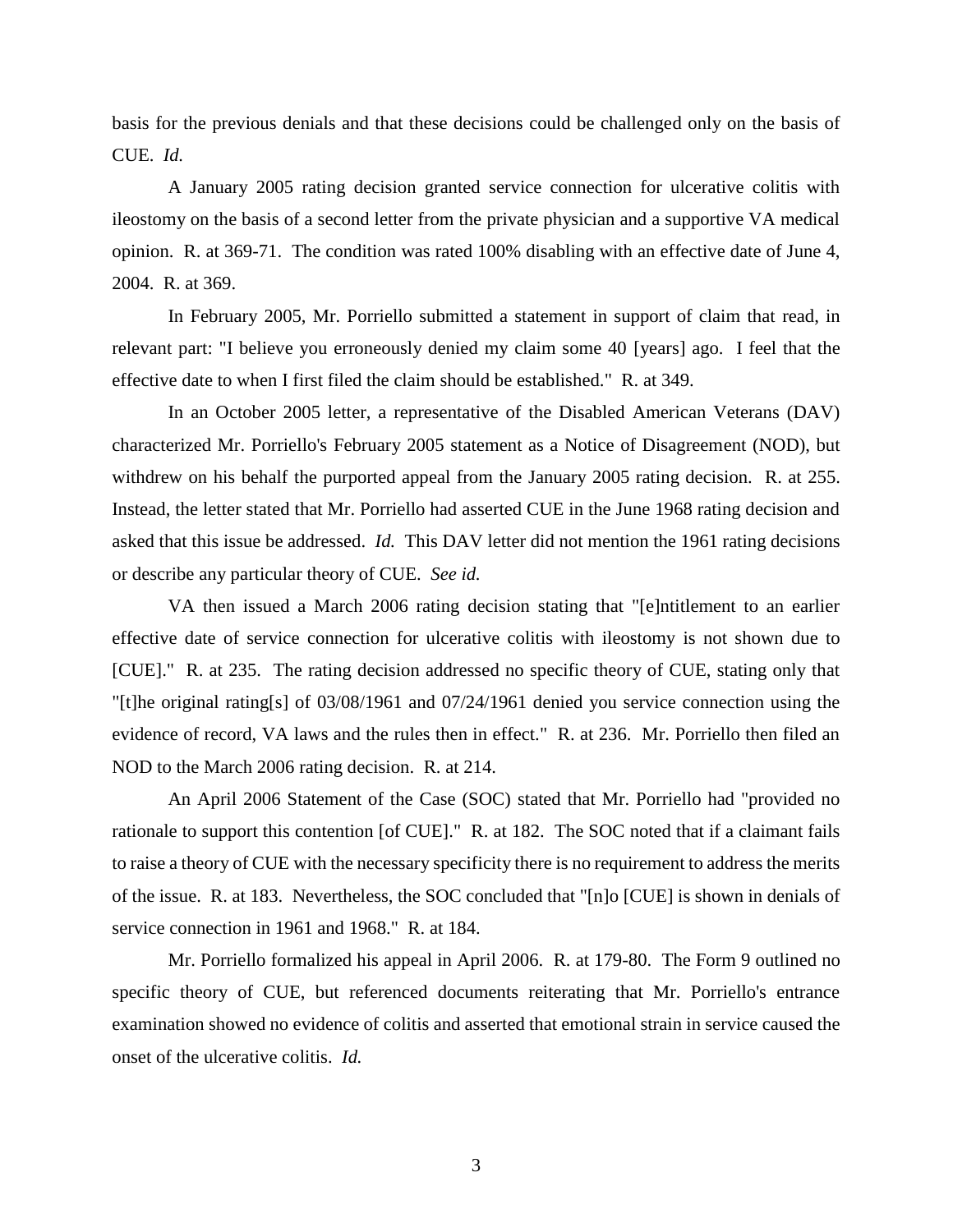In June 2006, a DAV representative submitted a statement of issues on appeal. R. at 177- 78. This document stated the issue as "[w]hether a clear and unmistakable error exist[s] in a *March 1961* rating decision for failure to grant service connection for ulcerative colitis." R. at 177 (emphasis added).

In the June 2006 statement, the DAV representative described a specific theory of CUE for the first time. He pointed to the statement of the private physician that discussed Mr. Porriello's preservice symptoms and rendered a diagnosis of *mucous colitis*, which the DAV representative asserted to be a medical condition distinctly different from ulcerative colitis. R. at 177-78. The representative pointed out that ulcerative colitis was not diagnosed until approximately 1 year into Mr. Porriello's period of service. *Id*. The DAV representative described the error in the 1961 rating decisions as accepting Mr. Porriello's "statement of . . . ulcerative colitis" as sufficient to overcome the presumption of soundness. R. at 177. The DAV representative further stated that the 1968 rating decision "compounded this error" by ignoring the evidence from the private physician. R. at 178. These arguments were formalized and reiterated in an April 2008 brief to the Board. *See* R. at 151-53.

A May 2008 Board decision addressed this theory of CUE but found that "[t]he prior denials of service connection for ulcerative colitis were supported by the evidence then of record, as well as the law in effect at that time." R. at 141. The Board stated:

[A]fter review of these [rating] decisions, the Board notes that the denials of the claim in rating decisions in 1961, based on the fact that the preexisting disorder was not aggravated during service, is not necessarily an improper conclusion based on the evidence of record at that time. In addition, it has been held that even where the premise of an error is accepted (the veteran's relating a history of [preservice] ulcerative colitis rather than the condition of mucous colitis) if it is not absolutely clear that a different result would have ensued, the error complained of cannot be, ipso facto, CUE. Also, it is not shown that Dr. A.A.'s opinion was ignored. His opinion was noted in detail in the 1968 rating decision. It was determined that his opinion did not show that the veteran's preexisting condition was not aggravated during service [sic]. It was noted that Dr. A.A. admitted that the veteran had been suffering from diarrhea prior to service. It is further noted that the medical board in service found that the colitis [preexisted] service and was not aggravated during service. Thus[,] there was some support for the initial holding.

R. at 145-46 (citations omitted). The Board concluded that the allegation of CUE amounted to a challenge as to how the evidence was weighed. R. at 146.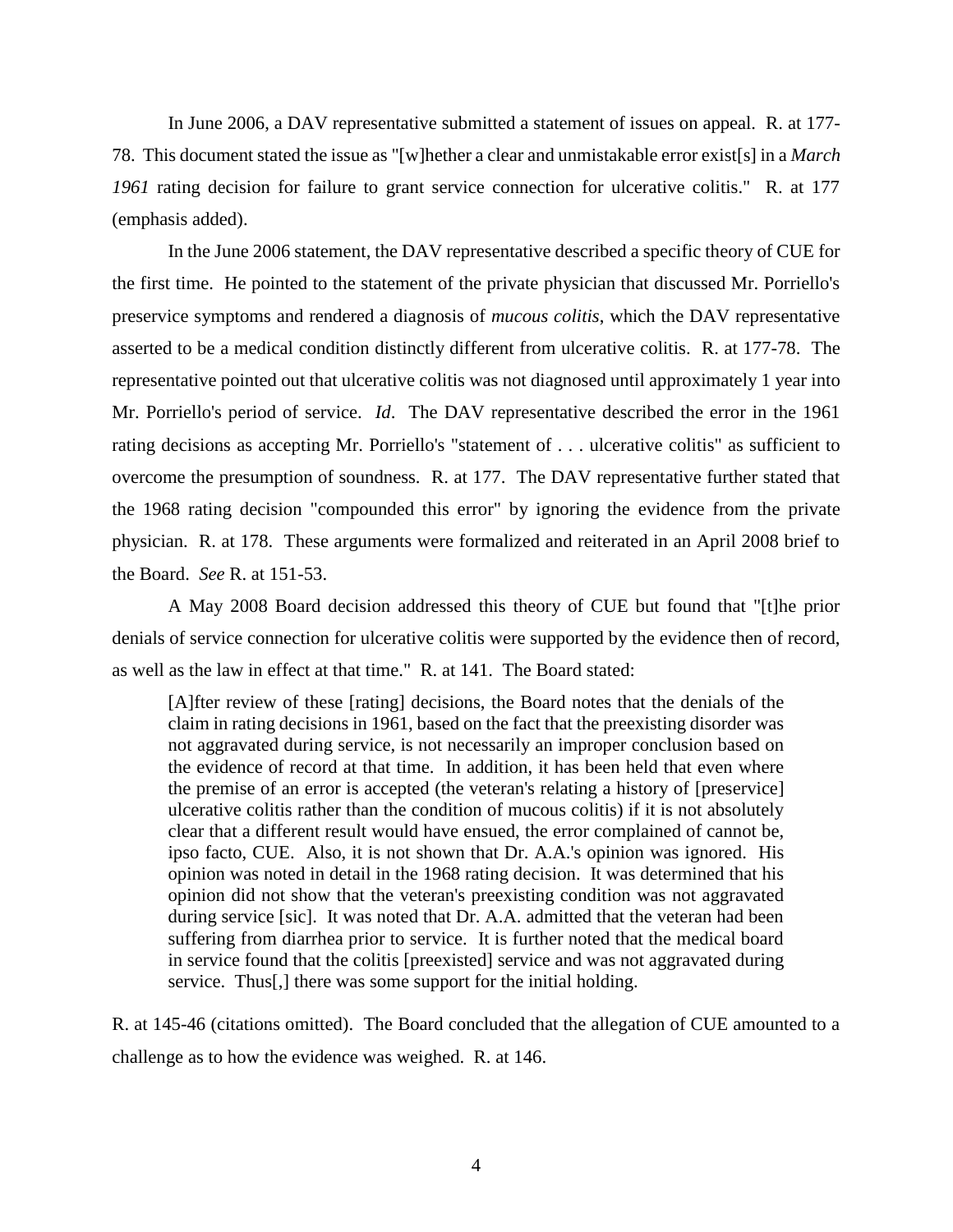Mr. Porriello appealed the May 2008 Board decision to this Court with some involvement of his present counsel.<sup>2</sup> See Porriello v. Shinseki, No. 08-2731, 2010 WL 5158404 (U.S. Vet. App. Dec. 14, 2010). In his briefs, he argued generally that the March 1961 rating decision had improperly applied both the presumption of soundness and the presumption of aggravation. *Id.* at \*1. In a single-judge decision, the Court affirmed the May 2008 Board decision. *Id.* at *\**1-4. The Court stated that even assuming there was error in accepting Mr. Porriello's statement on preservice diagnosis, whether a different result would have ensued was not absolutely clear. *Id.* at \*2. As to the presumption of aggravation, the Court found that the evidence of record in 1961 did not clearly establish that Mr. Porriello's colitis permanently worsened. *Id.* at \*3. On appeal, the Federal Circuit affirmed the Court's decision without comment. *See Porriello v. Shinseki*, No. 2011-7161, 489 F. App'x. 468, 2013 WL 152640, at \*1 (Fed. Cir. Jan. 15, 2013) (per curiam).<sup>3</sup>

In May 2013, Mr. Porriello filed, through his present counsel, a request for revision of the March 1961 rating decision on the basis of CUE. R. at 103-08. The request generally argued that the rating decision improperly applied the presumption of soundness. R. at 107-08. A January 2014 rating decision denied this request on the basis that the May 2008 Board decision had already considered the application of the presumption of soundness. R. at  $90-91$ .<sup>4</sup> In July 2014, Mr. Porriello filed an NOD in which he contended that his May 2013 request was the first time he had asserted CUE in the March 1961 rating decision. R. at 81-85. A July 2015 SOC upheld the denial based on the May 2008 Board decision. R. at 58-70.

In an August 2015 formal appeal (Form 9), Mr. Porriello argued that his February 2005 statement did not present a specific allegation of CUE, and, therefore, the construed motion for revision on the basis of CUE should have been dismissed. R. at 17-22. He concluded that the portion of the May 2008 Board decision addressing the presumption of soundness was "of no moment." R. at 20-21.

<sup>&</sup>lt;sup>2</sup> The briefs in case No. 08-2731 were filed by Jeany C. Mark, Esq. Attorney Carpenter, the appellant's counsel in the present appeal, was listed on the Court's docket as co-counsel in the 2008 appeal, and filed a motion for reconsideration and in the alternative for panel consideration of the Court's single-judge decision. A panel of the Court denied the motion for panel consideration.

<sup>&</sup>lt;sup>3</sup> The briefs in the Federal Circuit appeal were filed by attorney Carpenter, the appellant's counsel in this appeal.

<sup>4</sup> The Court notes that the January 2014 rating decision in the record reflects that the Board's decision is dated May 9, 2013. R. at 91. This is a typographical error.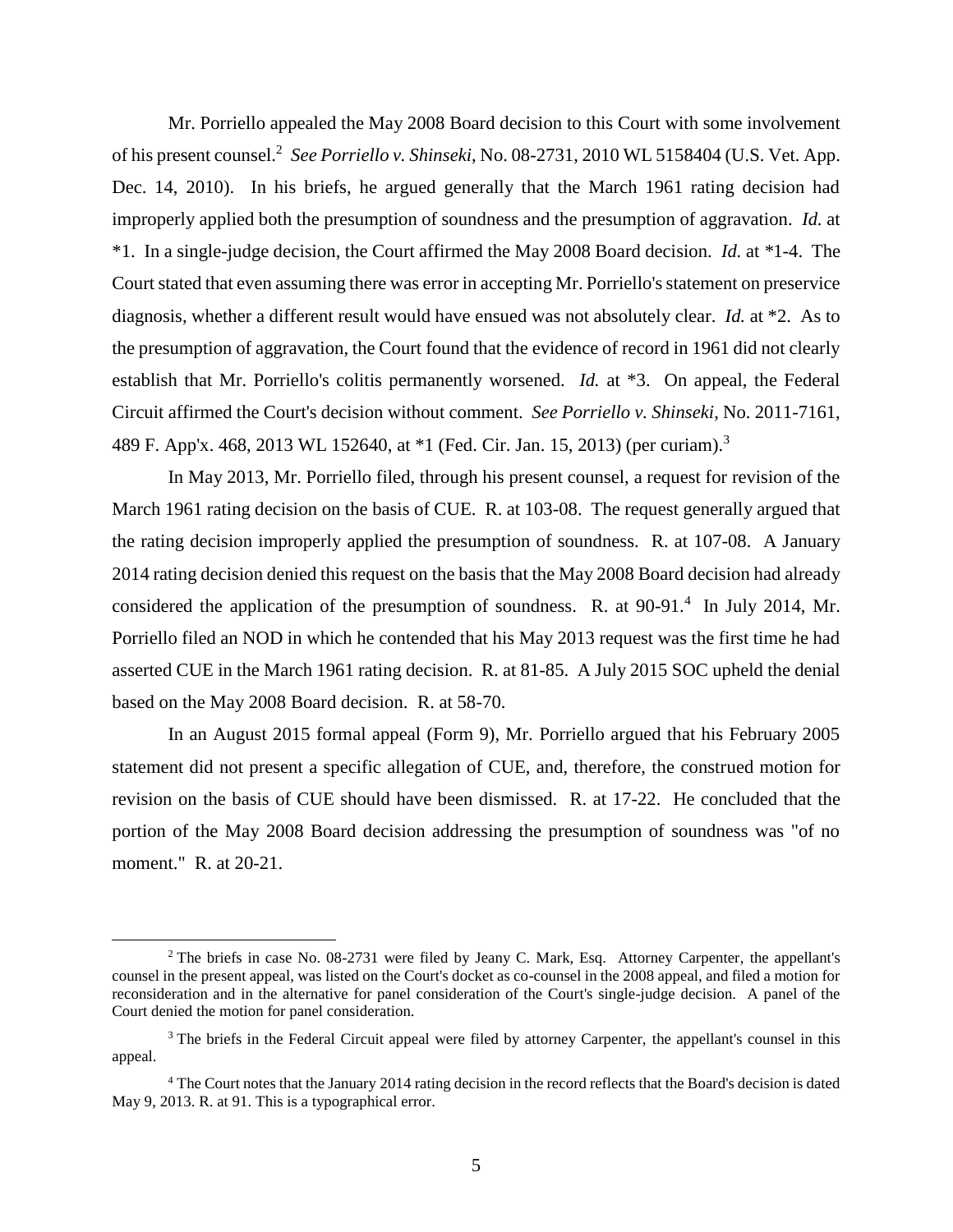In the decision here on appeal, the Board noted this argument, but stated only that it "lack[ed] jurisdiction . . . to address the [appellant]'s assertions to the extent that they include charges of error in another Board decision." R. at 4,  $7<sup>5</sup>$  The Board reiterated that the May 2008 Board decision had considered the presumption of soundness, and concluded that the 1961 and 1968 rating decisions were subsumed by the 2008 Board decision. R. at 4. The Board further noted that the doctrine of res judicata prevented it from considering the same allegation of CUE considered by the 2008 Board. R. at 7. The Board dismissed the appeal for lack of a case or controversy, R. at 4, 7, and this appeal to the Court ensued.

### **II. ANALYSIS**

#### A. Parties' Arguments

Mr. Porriello argues that the May 2008 Board lacked subject matter jurisdiction to consider any allegation of CUE in the 1961 and 1968 rating decisions because he never presented any specific allegation of CUE at the outset of proceedings leading to that decision. Appellant's Br. at 7-10; *see Pierce v. Principi*, 240 F.3d 1348, 1355 (Fed. Cir. 2001) (claimant must describe the alleged error "'with some degree of specificity'" (quoting *Fugo v. Brown*, 6 Vet.App. 40, 44 (1993))).He essentially argues that the arguments presented to the May 2008 Board by the DAV representative were of no effect because "those allegations of [CUE] had not been presented to and adjudicated by the agency of original jurisdiction." Appellant's Br. at 7-8; *see Jarrell v. Nicholson*, 20 Vet.App. 326, 331 (2006) (en banc) ("[N]othing in an NOD could confer jurisdiction upon the Board over a claim that was never presented to and adjudicated by the [regional office (RO)] because there is no decision on such a newly raised claim to appeal to the Board").

Mr. Porriello asserts that the May 2008 Board should have dismissed the appeal and, having failed to do so, its decision is "a nullity at law." Appellant's Br. at 9; *see Simmons v. Principi*, 17 Vet.App. 104, 114 (2003); 38 C.F.R. § 20.1404(b) (2017). He concludes that the May 2008 Board decision could not have subsumed the 1961 and 1968 rating decisions because the Board lacked jurisdiction. *Id.* at 9; *see* 38 C.F.R. § 20.1104 (2017). He further asserts that "neither

<sup>&</sup>lt;sup>5</sup> As the Secretary has acknowledged, the Board erroneously stated that Mr. Porriello did not appeal the May 2008 Board decision. R. at 4; *see* Secretary's Brief (Br.) at 6. That error played no part in the Court's disposition of this appeal. The 2008 Board decision is final because it was upheld in two appeals, not because it was unappealed, as the Board stated. The issue in this appeal is not finality, however, but validity.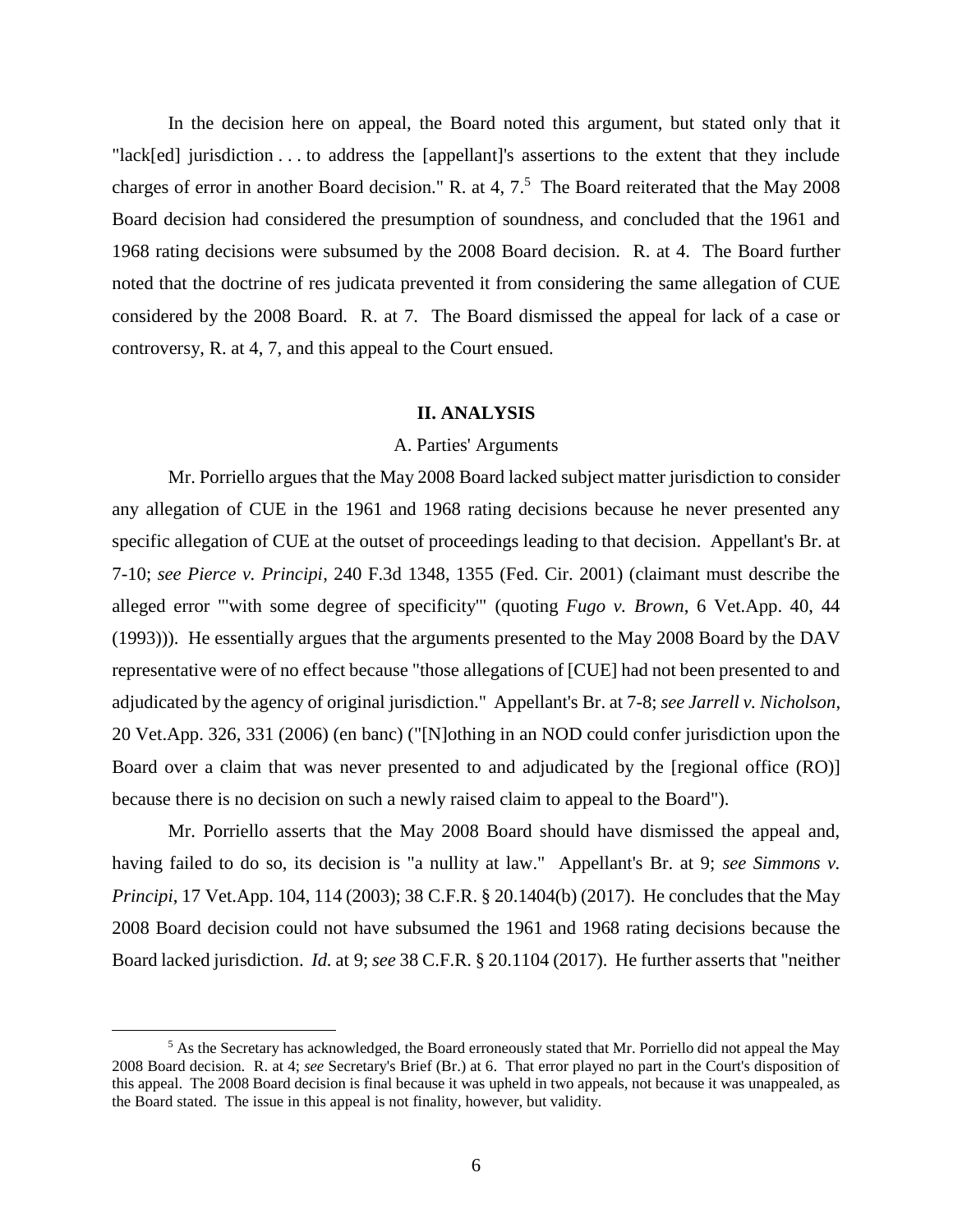this Court nor the Federal Circuit had jurisdiction to review and affirm the Board's 2008 decision." Reply Br. at 4; *see* Appellant's Br. at 9.

The Secretary argues first that the Court is without power to address the Federal Circuit's implicit finding of jurisdiction because such an action would be a violation of the law of the case. Secretary's Br. at 9-10; *see Chisem v. Brown*, 8 Vet.App. 374, 376 (1995) ("Where there is doubt as to the correctness of the law of the case as established on appeal, usually any such arguments should be addressed to the appellate court in a petition for rehearing or by motion for recall of the mandate . . . .") (citing *Ulmet v. United States*, 17 Cl.Ct. 679, 690-91 (1989)). He concludes that the remedy Mr. Porriello seeks must be pursued at the Federal Circuit. Secretary's Br. at 10.

Additionally, the Secretary argues that Mr. Porriello's request for revision on the basis of CUE is precluded by the doctrine of res judicata. Secretary's Br. at 10-11. Specifically, he argues that all elements for application of claim preclusion have been met as a result of the decision of the May 2008 Board, which this Court and the Federal Circuit affirmed. *Id.* at 11-14; *see Bissonnette v. Principi*, 18 Vet.App. 105, 110 (2004) (outlining four requirements for application of claim preclusion: (1) Previous decision was a valid and final judgment, (2) later action must involve the same claim, (3) decision on the original action must have been on the merits, and (4) the same parties must be involved). Claim preclusion applies not only to issues raised in the original suit, but also to issues that might have been raised. *Bissonnette*, 18 Vet.App. at 111 (citing *Hamilton v. Brown*, 4 Vet.App. 528, 539 (1993) (en banc)).

Mr. Porriello responds that the Secretary's arguments invite the Court to affirm the Board decision on a basis different than that of the Board decision. Reply Br. at 1-2. He argues that the Board dismissed the appeal based not on res judicata, but on the basis that the 1961 and 1968 rating decisions were subsumed in the May 2008 Board decision. *Id.* at 2.

B. Collateral Attacks on Jurisdiction and Res Judicata

Essentially, Mr. Porriello argues that the Board's 2008 decision and the two court decisions upholding that decision are invalid because the Board lacked jurisdiction to consider CUE in the first instance. *See Pierce*, 240 F.3d at 1355; *Jarrell*, 20 Vet.App. at 331. The Secretary's counterarguments assume the validity of the court decisions, which Mr. Porriello disputes on the basis the Board lacked jurisdiction to render its 2008 decision. *See* Appellant's Br. at 10; Reply Br. at 4-5.

7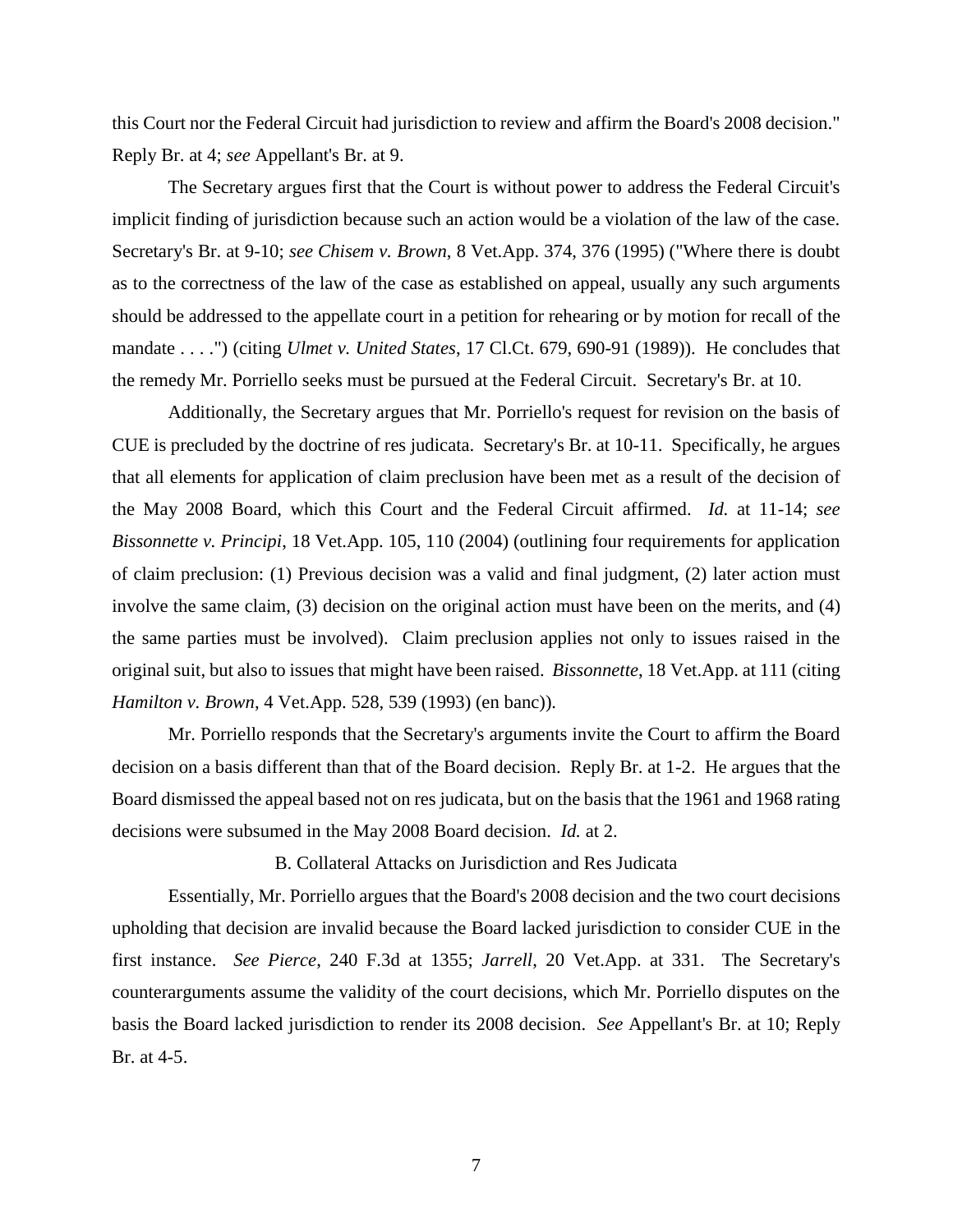As an original matter, Mr. Porriello's jurisdictional arguments might have force and weight. *See Dover v. McDonald*, 818 F.3d 1316, 1317 (Fed. Cir. 2016) (appellant argued and Secretary conceded that the Board erred in failing to dismiss a nonspecific CUE claim). Not only was there no specific allegation of CUE in Mr. Porriello's February 2005 statement, but the May 2008 Board's jurisdiction over the 1961 rating decisions is also murky at best. Initially, the DAV representative stated only that Mr. Porriello's February 2005 statement asserted CUE in the 1968 rating decision; it is not clear how the 2008 Board would have acquired jurisdiction to consider CUE in the 1961 rating decisions.

The time for raising such jurisdictional objections, however, has passed. "A litigant . . . may raise a court's lack of subject-matter jurisdiction at any time in the same civil action, even initially at the highest appellate instance." *Kontrick v. Ryan*, 540 U.S. 443, 455 (2004). "Even subject matter jurisdiction, however, may not be attacked collaterally." *Id*. n.9. "[T]he need for finality forbids a court called upon to enforce a final order to 'tunnel back . . . for the purpose of reassessing prior jurisdiction de novo.'" *Travelers Indem. Co. v. Bailey*, 557 U.S. 137, 154 (2009) (quoting *In re Optical Techs., Inc.* 425 F.3d 1294, 1308 (11th Cir. 2005)); *see Ins. Corp of Ir. Ltd. v. Compagnie des Bauxites de Guinee*, 456 U.S. 694, 702 n.9 (1982) ("A party that has had an opportunity to litigate the question of subject-matter jurisdiction may not . . . reopen that question in a collateral attack upon an adverse judgment"); *Gonzalez v. Dep't. of Transp.*, 551 F.3d 1372, 1379 (Fed. Cir. 2009) ("In most circumstances a party may not collaterally attack a final judgment on the ground that subject matter jurisdiction was lacking in the original action, even if the issue of subject matter jurisdiction was not litigated before.").<sup>6</sup> In addition,

[t]he lower federal courts are all courts of limited jurisdiction, that is, with only the jurisdiction which Congress has prescribed. But none the less they are courts with authority, when parties are brought before them in accordance with the requirements of due process, to determine whether or not they have jurisdiction to entertain the cause and for this purpose to construe and apply the statute under which they are asked to act. Their determinations of such questions, while open to direct review, may not be assailed collaterally.

<sup>6</sup> The Court notes that the *Restatement (Second) of Judgments* § 12 (1982) sets forth three extraordinary circumstances in which a court may revisit the issue of jurisdiction in a prior court decision. It is not clear, however, that either this Court or the Federal Circuit has adopted the position of the *Restatement*, and in any event, Mr. Porriello has not argued that any of the exceptions apply to him.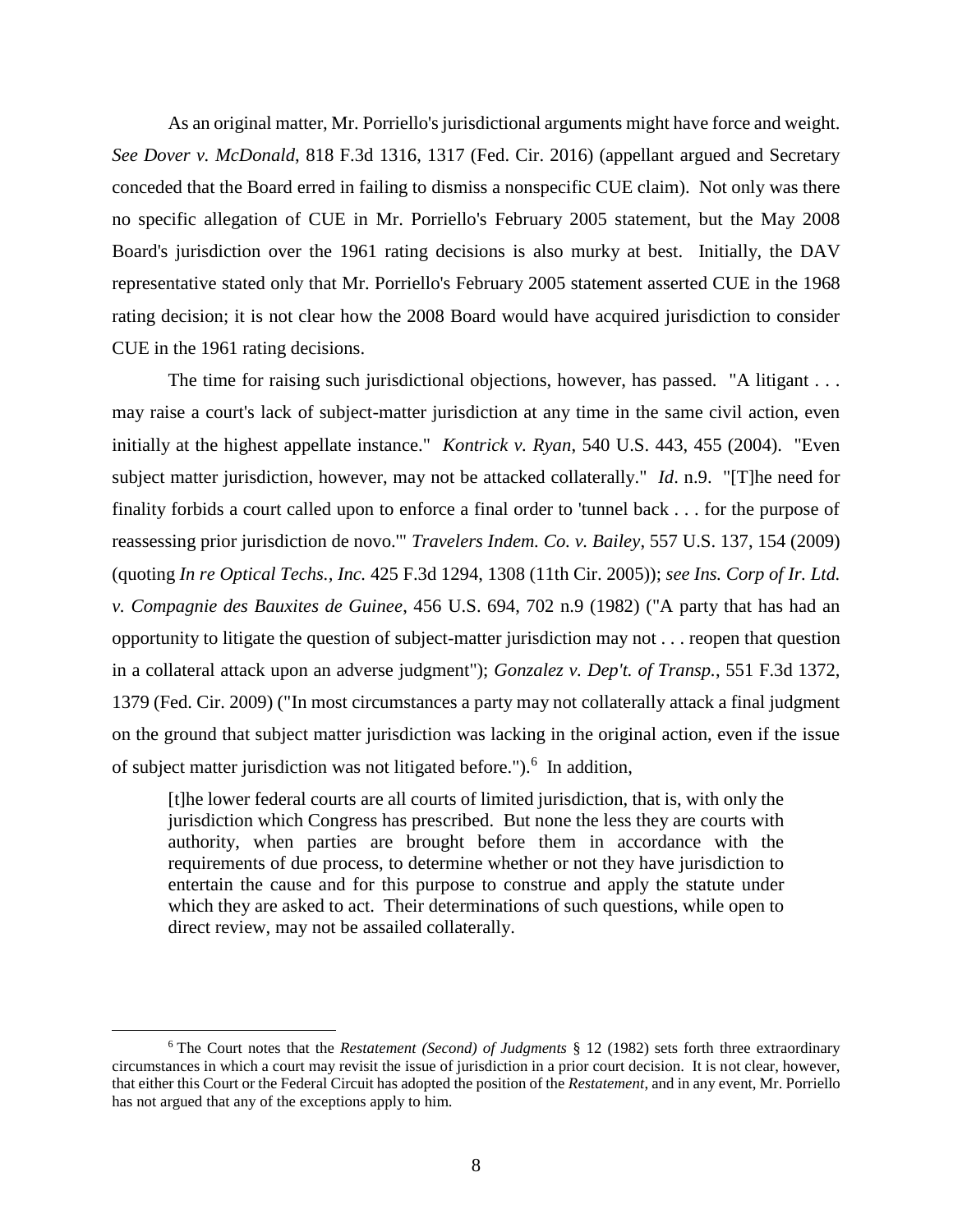*Chicot Cty. Drainage Dist. v. Baxter State Bank*, 308 U.S. 371, 376 (1940); *see also Willy v. Coastal Corp.*, 503 U.S. 131, 137 (1992) (need for finality in litigation justifies a rule against collateral attacks on subject matter jurisdiction).

Mr. Porriello had the opportunity to raise the jurisdictional issue in his appeal of the May 2008 Board decision, both to this Court and to the Federal Circuit. He did not raise any such jurisdictional challenge, either in his briefs to this Court or in his briefs to the Federal Circuit.<sup>7</sup> Caselaw uniformly provides that he may not attack the jurisdiction of the 2008 Board, or of this Court, or of the Federal Circuit, collaterally. *See Travelers Indem.*, 557 U.S. at 154; *Kontrick*, 540 U.S. at 455; *Willy*, 503 U.S. at 137; *Ins. Corp. of Ir.*, 456 U.S. at 702 n.9; *Chicot Cty. Drainage Dist.*, 308 U.S. at 376; *Gonzalez*, 551 F.3d at 1379. The Court concludes that the 2008 Board decision and the decisions of this Court and the Federal Circuit are valid as well as final.

Turning to the decision here on appeal, the Board concluded that the 1961 and 1968 RO decisions were subsumed by the May 2008 Board decision. R. at 7. However, this determination is erroneous. Caselaw has not established whether a Board decision on a CUE motion can in these circumstances effect delayed subsuming. The legal issue involved in the 1961 and 1968 RO decisions—service connection for ulcerative colitis—is entirely different from that involved in the 2008 Board, 2010 Court, and 2013 Federal Circuit decisions—whether there was CUE in those earlier RO decisions. *See Manning v. Principi*, 16 Vet.App. 534, 541 (2002) (explaining that "a later [Board] decision's delayed subsuming of an RO decision occurs only where the Board decided the same issue that the RO decided and where the RO decision and [Board] review were based on the same factual basis" (citing *Brown v. West*, 203 F.3d 1378, 1381-82 (Fed. Cir. 2000)). Moreover, the 2008 Board applied a wholly different standard of review in deciding the CUE challenge than it would have if it had reviewed the underlying RO decisions on the merits. *See Donovan v. Gober*, 10 Vet.App. 404, 408-09 (1997) (delayed subsuming resulted where the Board reopened a claim and reviewed the entire evidence before the RO on the merits); *Morris v. West*, 13 Vet.App. 94, 96 (1999) (Board decision subsumed RO decision even though the Board did not formally reopen the claim because the Board "addressed all the evidence of record and made, essentially, a merits determination"). Additionally, if, as the Board found here, the 2008 Board decision on one CUE theory could prevent further CUE allegations against those RO decisions

<sup>7</sup> *See* 2011 WL 5997364 (Appellant's Br. to Federal Circuit); 2012 WL 1548675 (Reply Br. to Federal Circuit).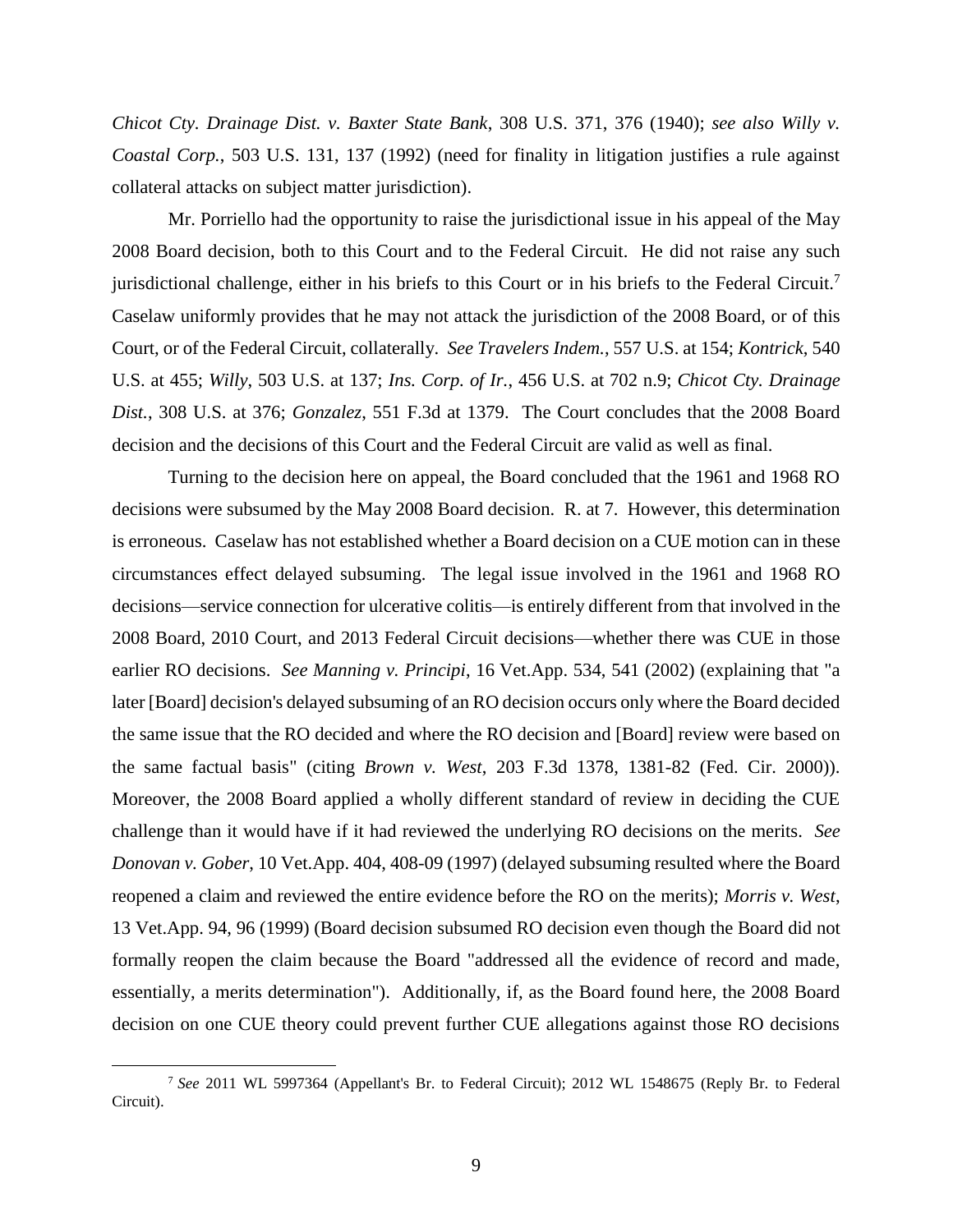that denied entitlement to service connection by entirely subsuming those decisions, it would be contrary to caselaw providing that a determination on one specific allegation of CUE as to an RO decision does not prevent a claimant from raising a different CUE theory as to that decision. *See Andre v. Principi*, 301 F.3d 1354, 1362 (Fed. Cir. 2002). Nevertheless, as discussed below, because the Board is correct in its additional conclusion that "*res judicata* prevents the Board from considering the [CUE] allegation again," R. at 7, its erroneous conclusion as to subsuming is harmless.

"Whether, based on the facts of the case, a claim is barred by the doctrine of res judicata is a question of law that [appellate courts] review *de novo*." *United Techs. v. Chromalloy Gas Turbine Corp.*, 189 F.3d 1338, 1342-43 (Fed. Cir. 1999). Here, all the requirements for the application of res judicata are met. *See Bissonnette*, 18 Vet.App. at 111. As discussed above, Mr. Porriello's failure to raise any jurisdictional challenge on direct appeal means that the decisions of the Board, this Court, and the Federal Circuit are both final *and valid*. The action before the Board in the matter here on appeal involved an assertion of CUE in the 1961 RO decision made in pursuit of an earlier effective date for service connection for the same ulcerative colitis claim that the May 2008 Board decision considered and this Court and the Federal Circuit affirmed. Moreover, the allegations of CUE are substantively the same. *Compare* R. at 6 (2016 Board decision ("[Mr. Porriello]'s allegation of [CUE] is the VA's failure in its March 8, 1961, rating decision to consider and apply the provisions of 38 U.S.C. § 1111. . . .")) *with* R. at 145 (2008 Board decision ("The error, according to the representative, is accepting the veteran's statement of [preservice] history of this condition as sufficient to overcome the presumption of soundness standard of clear and convincing proof.")). Clearly, the 2008 Board decision, which this Court and the Federal Circuit upheld, was on the merits and the parties are the same.

Thus, the doctrine of res judicata precludes raising the same CUE theory again. Consequently, the Board was correct in dismissing the appeal of the CUE motion. *See Olson v. Brown*, 5 Vet.App. 430, 433 (1993) ("Once there is a final decision *on a particular claim* of CUE, *that particular claim* of CUE may not be raised again; it is res judicata."). The Court rejects Mr. Porriello's contention that affirming on the basis of res judicata results in an affirmance on a basis other than that found by the Board. Rather, the Court first rejects a collateral attack on the jurisdiction of the 2008 Board, as affirmed by two court decisions, and affirms the April 2016 Board decision on the basis of an alternative determination of the Board.